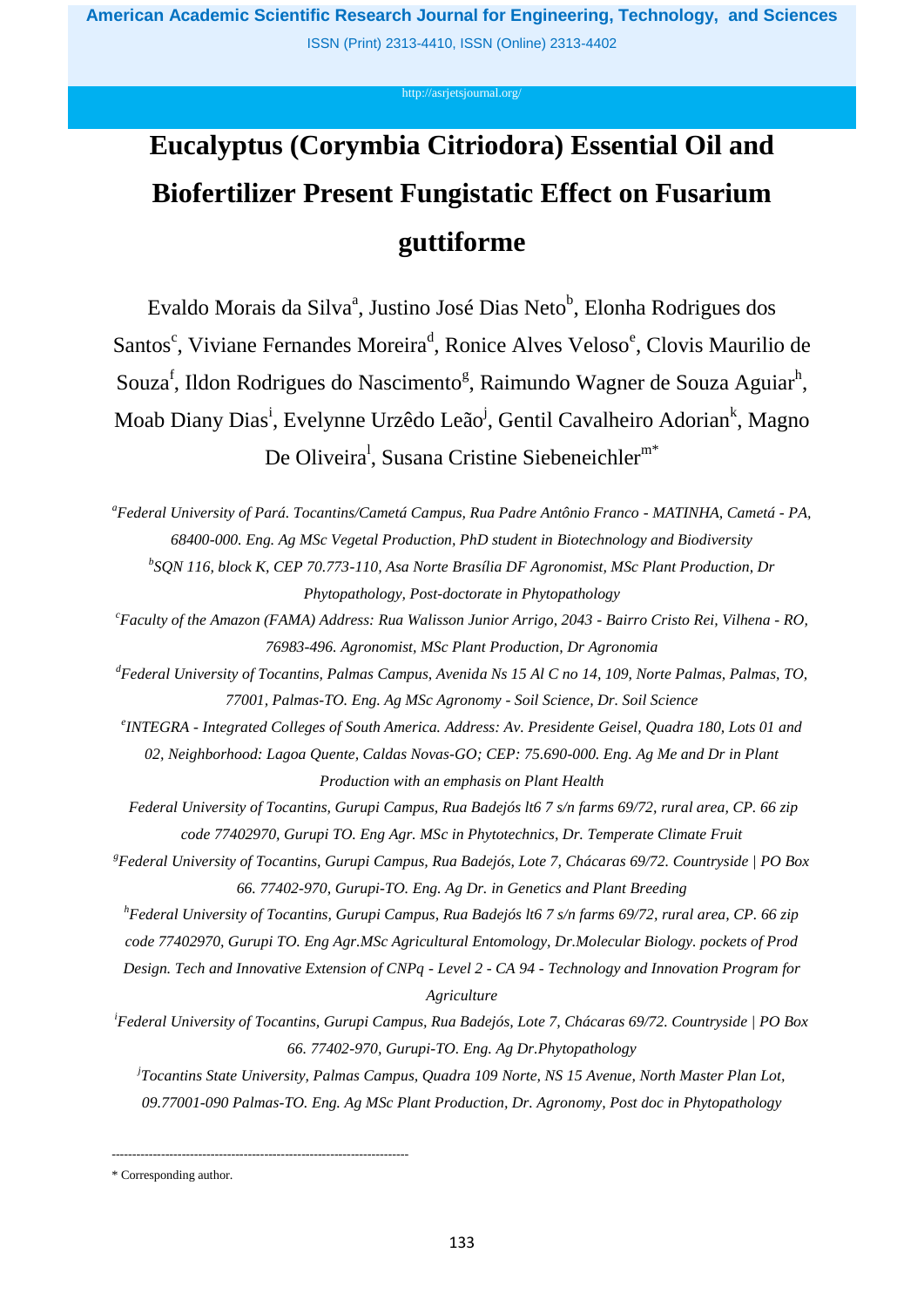*<sup>k</sup>Catholic University Center of Tocantins, Highway TO-050, Lote 7 s/n Loteamento Coqueirinho, TO, 77000- 000, Palmas-TO. Eng. Ag MSc Plant Production,Dr. Sciences (Phytotechnics)*

*<sup>l</sup>Doctoral student in Biotechnology at the University of Vale do Taquari- Univates, Av. Avelino Talini, 171 - Bairro Universitário Lajeado/RS | Brazil | CEP 95914-014*

*<sup>m</sup>Federal University of Tocantins, Campus de Gurupi, Rua Badejós, Lote 7, Chácaras 69/72. Countryside | PO* 

*Box 66. 77402-970, Gurupi-TO. Eng. Ag MSc Plant Physiology, Dr. Plant Production, Post doc in Plant Microbiology and Physiology*

#### **Abstract**

The objective of this work was to verify the *in vitro* effect of eucalyptus essential oil and of the biofertilizer BIOAGRO on the mycelial growth of *Fusarium guttiforme*, the causative agent of pineapple *fusarium* disease. The experiment was carried out in Laboratories at the Federal University of Tocantins—Brazil. The bioassays were conducted in Petri dishes containing Potato-Dextrose and Agar (PDA) medium. The design used was completely randomized with 13 treatments and five replications. The treatments used were: control, containing BDA; eucalyptus oil in the following doses: 5, 10, 15 and 20 µL; the biofertilizer in doses: 0.75; 1.5; 2.25 and 3.0 mL and the mixture (biofertilizer + eucalyptus essential oil) in doses:  $0.75$  mL +  $20 \mu L$ ; 1.5 mL + 15  $\mu L$ ; 2.25 mL + 10 µL, and 3.0 mL + 5.0 µL. The treatments were applied in an 8 mm diameter colony of *Fusarium guttiforme* in Petri dishes, later incubated in B.O.D for fourteen days. The average colony growth per Petri dish was calculated. To perform the statistical analysis, software R version 3.5.0 (2019) was used. The isolated comparison of treatment effects was performed by contrasts, with significance compared by the Scheffé test using a 5% probability. The essential oil of eucalyptus (*Corymbia citriodora*) and the biofertilizer BIOAGRO inhibits the mycelial *in vitro* growth of pineapple fusariosis. The concentrations of 15 and 20  $\mu$ L / 30mL (equivalent to  $0.5$  and  $0.66$  mL.  $L^{-1}$ ) of the eucalyptus essential oil inhibit the mycelial growth of *Fusarium guttiforme*. The concentrations of 2.25 and 3.0 / 30 mL (equivalent to 75 mL.L<sup>-1</sup> and 100 mL.L<sup>-1</sup>, respectively) of the biofertilizer BIOAGRO promote mycelial growth reduction. The mixture is more efficient than the isolated use of the biofertilizer and of the eucalyptus essential oil in the phytopathogen control.

*Keywords:* Fusariosis; Alternative control; Integrated Disease Management; Tocantins.

## **1. Introduction**

Fusarium disease caused by the fungus *Fusarium guttiforme* Nirenberg & O'Donnell is one of the main diseases of economic importance for pineapple in Brazil. This disease promotes lesions formation in seedlings, adult plants, and fruits, presenting gummy-like exudation and causing plant death and fruit quality losses [1; 2; 3]. The estimated losses are between 30 and 40% of the marketable fruits yield, in addition to causing 20% of damage in propagation materials [4; 3]. Thus, pineapple cropping by small farmers can become difficult, as often they lack technology to control the disease. The adoption of natural products to control plant diseases is a promising alternative to reduce the indiscriminate use of pesticides [5; 6]. Plant-based products are important alternative sources for the control of fusariosis in pineapple. Among these products, essential oils present low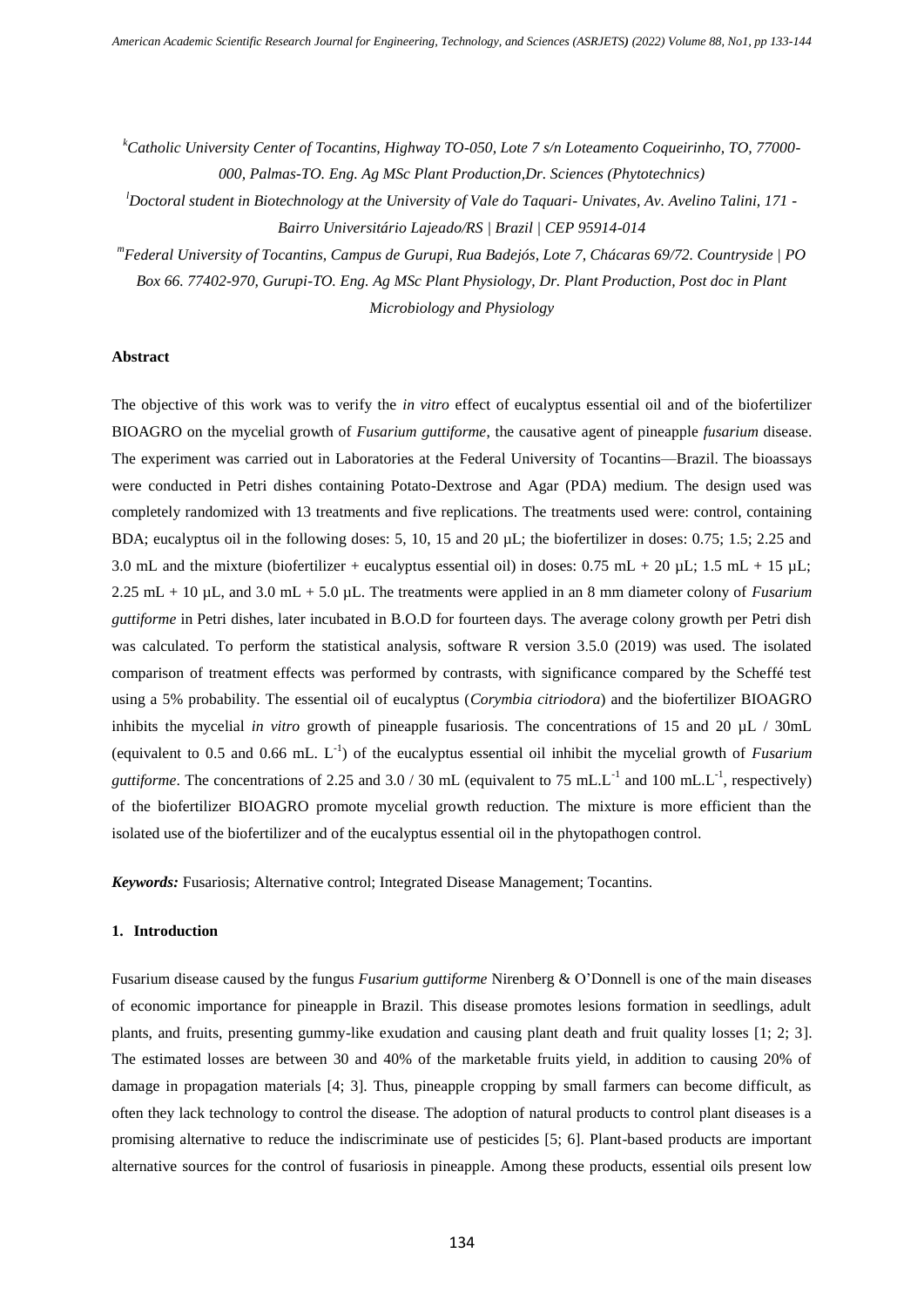toxicity for mammals, being widely tested for phytopathogens control [7; 8].

According to author [1], plant extracts with antibiotic action, such as garlic (*Allium sativum*), ginger (*Zenziber officinale*), and barbatimão (*Stryphnodendron barbadetiman*), promoted the control of the pineapple fusariosis with equivalent efficiency compared to the application of chemical fungicide.

Antifungal activity of essential oils of *Cymbopogon nardus* and *Eucalypto cytriodora* on seed-associated microflora [9]. The authors argued that it may be linked to major components of the plants used, such as cintronelal, gernaniol, and citronellol, which present lipophilic character that would interact with the membranes of the microorganisms. Authors reported fungitoxic potential of copaíba and eucalyptus essential oils on phytopathogens, wherein the alternative control was as efficient as chemical control [10].

The authors described inhibitory effect on the mycelial growth of F. guttiforme in pineapple using lemongrass essential oil. In addition to the use of oils and plant extracts, the use of biofertilizers from anaerobic fermentation of cattle manure stands out as an alternative for the control of phytopathogens [11]. As reported in the literature, the use of biofertilizers inhibited the mycelial growth *of Pythium aphanidermatum, Alternaria solani, Stemphylium solani, Septoria licopersici, Sclerotinia sclerotiorum, Botrytis cinerea, Rhizoctonia solani,*  and *Fusarium oxysporum* f.sp. *phaseoli* [12].

According to authors [13], the biofertilizer efficiency can be associated to its chemical and microbiological composition, because as the microbial community existing in the biofertilizer is rich and diverse, one can suggest that all the mechanisms of action of microorganisms on the pathogen can occur simultaneously, with positive effects on pathogen activity suspension.

The objective of this work was to verify the *in vitro* effect of eucalyptus essential oil and of the biofertilizer BIOAGRO on the mycelial growth of *Fusarium guttiforme*, the causative agent of pineapple fusariosis.

## **2. Material and methods**

The experiment was conducted at the Plant Ecophysiology and Integrated Pest Management Laboratories, at the Gurupi University Campus, Federal University of Tocantins - UFT, Brazil, in 2013. The essential oil and the biofertilizer were produced at the University, and the *F. guttiforme* isolate was obtained from Embrapa Mandioca and Fruticultura from Cruz das Almas-BA.

The essential oil was extracted from eucalyptus leaves (*C. citriodora*) supplied by the forestry company Jamp. Adapted from [14], the essential oil extraction methodology was carried out by hydrodistillation in Clevenger apparatus attached to a distiller. For the extraction, 300 g of chopped leaves plus 500 ml of distilled water were deposited in a round-bottom flask with a volume of 1000 ml, for a period of 2.5 hours. The hydrolate was collected and subsequently subjected to centrifugation at 1000 RPM for 5 minutes. Then, the essential oil was collected with the aid of a micropipette, stored in an amber bottle wrapped in aluminum foil and placed under refrigeration at 4ºC to avoid its volatilization and photo-oxidation due to the terpenoid compounds. Table 1 shows the chemical composition of the essential oil of eucalyptus leaves.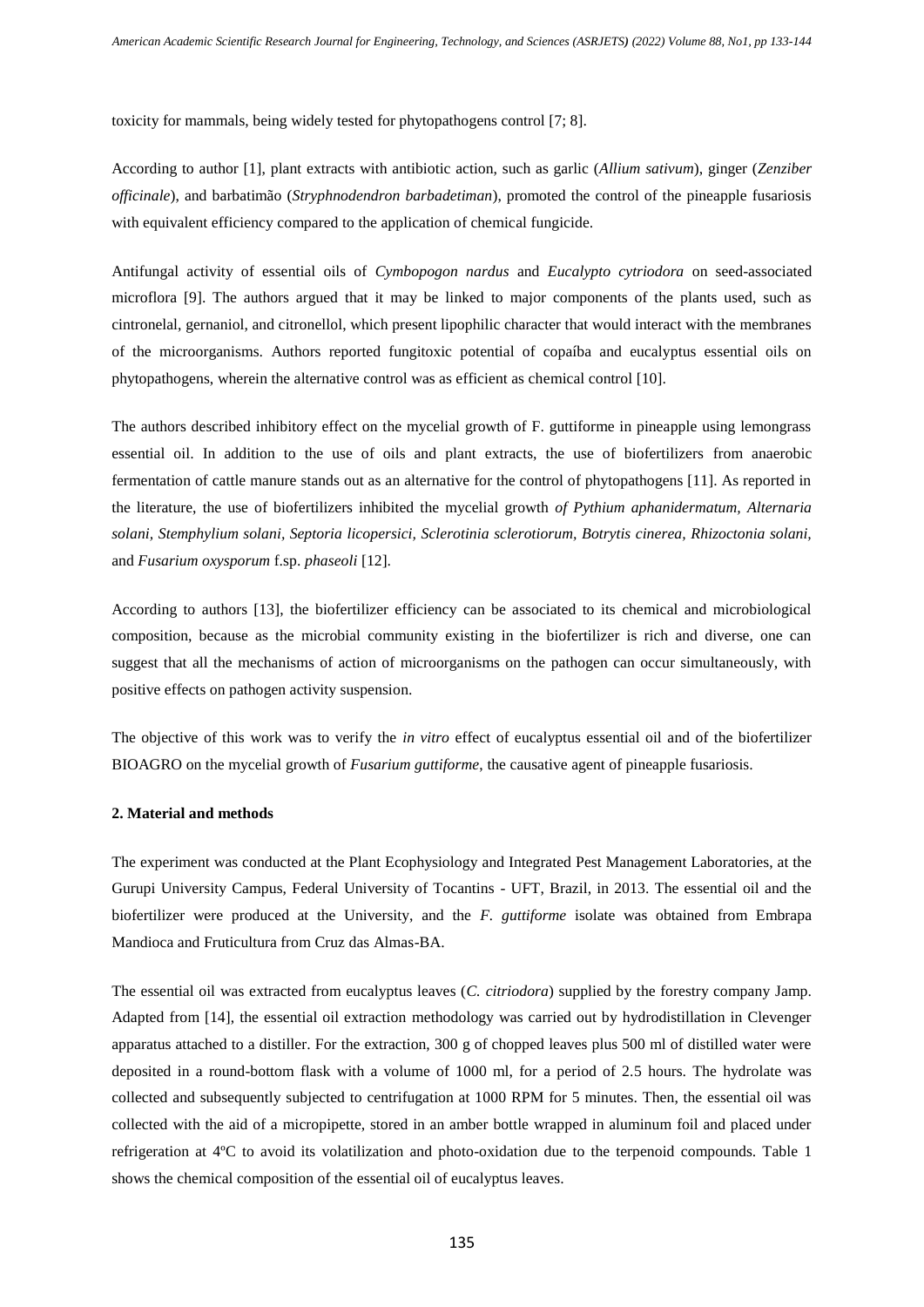|                          |                                      | <b>Kovats index</b> |               |  |  |  |
|--------------------------|--------------------------------------|---------------------|---------------|--|--|--|
| <b>Chemical compound</b> | <b>Concentration</b><br>(percentage) | <b>IKtab</b>        | <b>IKcalc</b> |  |  |  |
| $\beta$ -pineno          | 2.83                                 | 980                 | 980           |  |  |  |
| 1,8-Cineol               | 3.44                                 | 1033                | 1027          |  |  |  |
| Isopulegol               | 15.54                                | 1146                | 1144          |  |  |  |
| Citronelal               | 61.78                                | 1153                | 1152          |  |  |  |
| β-citronelol             | 7.90                                 | 1228                | 1229          |  |  |  |
| (Z)-Carriofileno         | 2.13                                 | 1404                | 1399          |  |  |  |
| Total                    | 93.62                                |                     |               |  |  |  |

**Table 1:** Chemical composition, concentrations (%) and Kováts index (calculated and tabulated) for the essential oil of C. citriodora.

 $IKtab = tabulated Kovats index / Kcal = calculated Kovats index [15]$ 

The biofertilizer AGROBIO was prepared according to the methodology proposed of the authors [16]. Table 2 shows the analysis of the biofertilizer AGROBIO.

**Table 2:** Chemical analysis of the biofertilizer as reference [16].

| pH    | M <sub>O</sub> | Ca   | n       |             |     | Mg  |          |
|-------|----------------|------|---------|-------------|-----|-----|----------|
|       | g.L            |      |         | $mg.L^{-1}$ |     |     | %        |
| $5-6$ | 34.69          | 1.59 | $\cdot$ | 170         | 631 | 480 | $_{0.8}$ |

The bioassays were conducted in 90x15 mm Petri dishes containing 30 mL of PDA medium (Potato-Dextrose-Agar). The design used was completely randomized with 13 treatments and five replications. The treatments used were: 1) Control containing only PDA; 2) eucalyptus oil at a concentration of 5 µl; 3) eucalyptus oil at 10  $\mu$ l; 4) eucalyptus oil at 15  $\mu$ l; 5) eucalyptus oil at 20  $\mu$ l; 6) Biofertilizer at 0.75 ml; 7) Biofertilizer at 1.5 ml; 8) Biofertilizer at 2.25 ml; 9) Biofertilizer at 3 ml; 10) Biofertilizer + Eucalyptus oil (3 ml + 5µl, respectively); 11) Biofertilizer + Eucalyptus oil (2.25 ml + 10µl, respectively); 12) Biofertilizer + Eucalyptus oil (1.5 ml + 15µl, respectively); and 13) Biofertilizer + Eucalyptus oil  $(0.75 \text{ ml} + 20 \mu l$ , respectively).

The eucalyptus oil, the biofertilizer and the mixture of both were distributed on the surface of the culture medium with the aid of a Drigalski spatula. Then, 8 mm diameter discs of *F. guttiforme* colony were cut with the aid of a disc cutter and transferred to the center of each Petri dish containing the treatments. The Petri dishes were sealed with plastic film, identified and incubated in BOD adjusted with a 12-hour photoperiod at a temperature of  $25 \pm 2$ °C for fourteen days [17].

Before the beginning of the experiment, the fungus *F. guttiforme* was propagated in the laboratory at the Federal University of Tocantins in PDA culture medium for 10 days in B.O.D at  $25 \pm 2$  °C and photoperiod of 12 hours.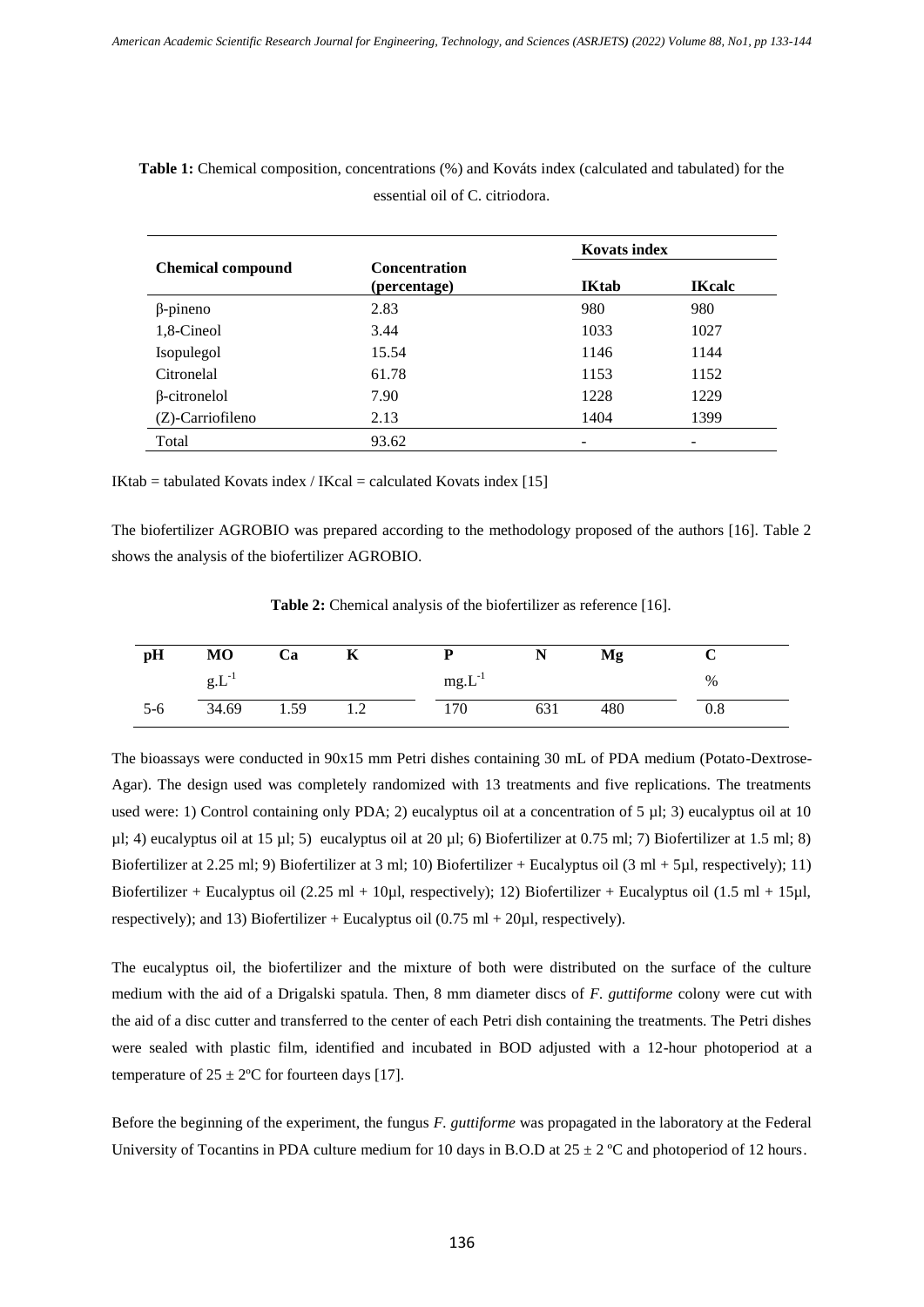To evaluate the effect of treatments on pathogen development, measurements of the radial expansion of the colony were made on two orthogonal axes, using a 20 cm millimeter rule. The average growth per plate was calculated by adding the value of the two axes divided by two. Seven evaluations were carried out at 48-hour intervals, starting on the second day and ending 14 days after the installation of the experiment.

The data were manually and electronically summarized and presented in tabular and graphical form for analysis and interpretation. The mean values of the fungal cultures' diameter were used to plot the growth curves according to the evaluation dates, and submitted to regression analysis to select the best fit model, based on the highest value of the determination coefficient. Microsoft Excel spreadsheets (2007) and software R version 3.5.0 (2019) were used to perform the statistical analyzes. Contrasts were adopted to study the isolated comparison of treatment effects, with significance compared by the Scheffé test using a 5% probability, using the software SISVAR, 2000 [18].

# **3. Results and Discussion**

The distribution of the mean values of the fungal cultures diameter did not show adherence to normality. The data normality rejected the hypothesis of nullity by asymmetry (0.28276), kurtosis (1.0802) - based on moments of the empirical data distribution function and by the Shapiro-Wilk test (0.55569) - based on regression and correlation, all significant at  $p<0.001$ . Even after successive attempts to transfor the data (X=x+c; X=x/k;  $X=1/(\sqrt{x})$ ;  $X=\sqrt{x}$ ;  $X=\log(i)/x$ ;  $X=\sec(x)$ ;  $X=\arcsin(x)$ ;  $X=\arcsin(\sqrt{x/100})$ , there was only an approximation to normality, not leading to variance stabilization, remaining significant and not adhering to normality.

A positive asymmetry coefficient was generated in the histogram of the frequencies of the fungal mycelium diameters (Figure 1). The distribution is heavy-tailed or is deformed in relation to the normal distribution.

**Figure 1:** Histogram of the frequency of the fungal mycelium diameters at fourteen days. Bars indicate the frequency of diameters in millimeters. The red curve represents the positive asymmetry coefficient.

According to author [19], the distributions have heavy tails, in the sense that they present values that are far from the location measures, with greater probability than the normal distribution, and these occur when the variance is very large. The author also reports that they may be associated with the occurrence of outliers - as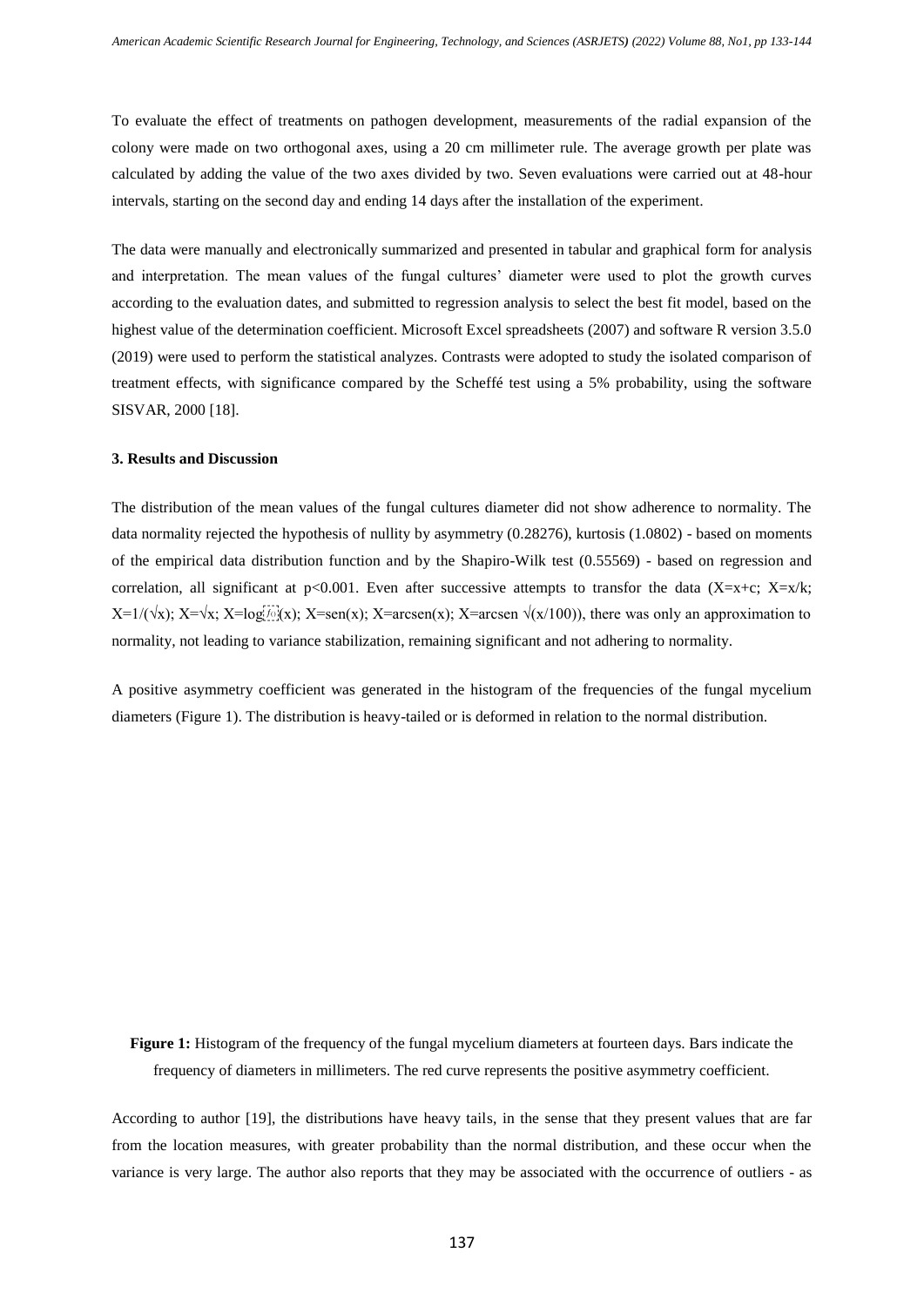observed in Figure 2, understood as values that are very distant from those of the other observations. According to the author, although a discrepant value can result from a measurement error, it can also be a genuine result, indicating an extreme behavior of the variable, which deserves to be studied, and not removed. Kurtosis with values greater than zero indicates a tapered or centrally concentrated distribution than normal, and with tails heavier than this, in the sense that values that are very far from the average can be obtained. Asymmetric distributions, obviously, deviate from normality, with positive values indicating asymmetry on the right. These explanations are consistent with what was found in the statistical analyzes performed (Fig. 1 and 2).



**Figure 2:** Box plot of the mycelial diameter of F. guttiforme at 14 days. 1 (Control); 2 (Eucalyptus oil at 5 µl) 3 (Eucalyptus oil at 10 µl); 4 (Eucalyptus oil at 15 µl); 5 (Eucalyptus oil at 20 µl); 6 (Biofertilizer at 0.75 ml); 7 (Biofertilizer at 1.5 ml); 8 (Biofertilizer at 2.25 ml); 9 (Biofertilizer at 3 ml); 10 (Biofertilizer + Eucalyptus oil at

 $3.0 \text{ mL} + 5.0 \text{ }\mu\text{L}$ , respectively); 11 (Biofertilizer + Eucalyptus oil at 2.25 mL + 10  $\mu\text{L}$ , respectively); 12 (Biofertilizer + Eucalyptus oil at  $1.5$  mL + 15  $\mu$ L, respectively) and 13 (Biofertilizer + Eucalyptus oil at 0.75  $mL + 20 \mu L$ , respectively).

Still in an attempt to verify the data normality, an exploratory analysis was performed using descriptive statistics, and through this, the construction of a box plot. Among other interpretations, the use of the box plot (Fig. 2) corroborated with the statistical tests, demonstrating that the data do not fit within a normal distribution. When different from zero, the data amplitude, in the vast majority of treatments, was greater than the interquartile distance, showing that there is a strong indication of positive asymmetry, leading to non-adherence to normality.

As normality tests were performed and all data sets resulted in different distributions than normal, it was necessary to continue the investigation of data sets using non-parametric methods, as recommended by [20]. These methods are used in inference problems in which the distributions of the populations involved do not need to belong to a specific family of probability distributions, such as normal. A non-parametric statistical test is based on a model that specifies only very general conditions, and not on a specific form of the distribution, from which the sample was extracted.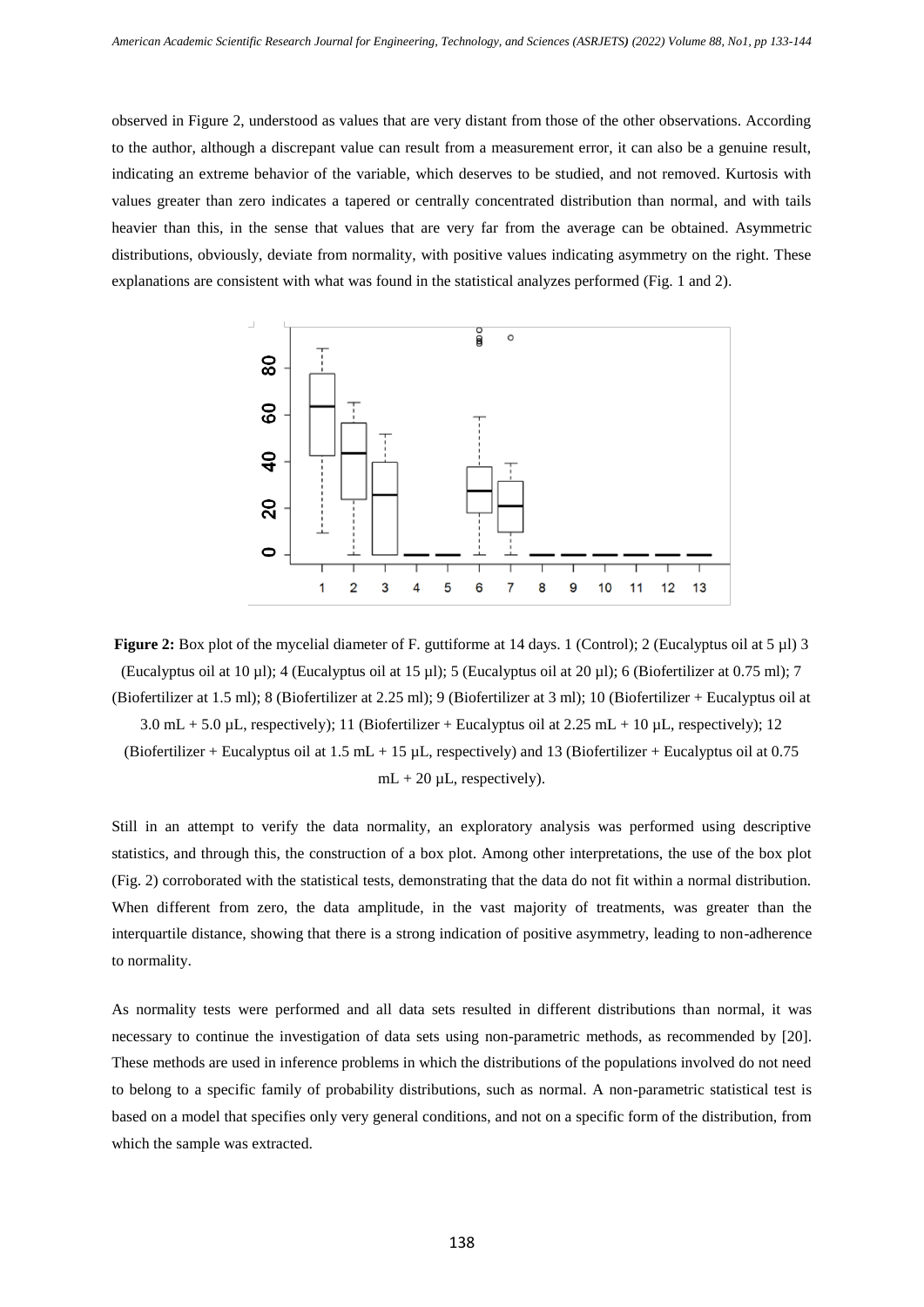The control differed significantly from all treatments (Table 3), demonstrating the effects of the treatments used.

**Table 3**: Statistical analysis of mycelial diameter of F. guttiforme at 14 days. The "code" sequentially identifies the treatments used (reference group). The numbers in the line to the left (comparison group) list the treatments that are statistically different from the reference group compared pairwise. For significantly different groups (pvalue <0.05). For the non-significant groups, the calculated exact p-value was used.

| Code | <b>Treatment (reference grup)</b>    | Significantly different $(0,05)$ (comparison group)          |                |                |   |                      |    |    |                                              |    |    |
|------|--------------------------------------|--------------------------------------------------------------|----------------|----------------|---|----------------------|----|----|----------------------------------------------|----|----|
| 1    | Control                              | $\overline{2}$                                               | 3              | $\overline{4}$ | 5 | 8                    | 9  | 10 | 11                                           | 12 | 13 |
| 2    | Eucalyptus oil 5 µl                  | $\mathbf{1}$                                                 | 3              | $\overline{4}$ | 5 | 8                    | 9  | 10 | 11                                           | 12 | 13 |
| 3    | Eucalyptus oil 10 µl                 | 1                                                            | $\mathfrak{2}$ | $\overline{4}$ | 5 | 8                    | 9  | 10 | 11                                           | 12 | 13 |
| 4    | Eucalyptus oil 15 µl                 | 1                                                            | 2              | 3              | 6 | 7                    |    |    |                                              |    |    |
| 5    | Eucalyptus oil 20 µl                 | $\mathbf{1}$                                                 | 2              | 3              | 6 | $\tau$               |    |    |                                              |    |    |
| 6    | Biofertilizer 0.75ml                 | 4                                                            | 5              | 8              | 9 | 10                   | 11 | 12 | 13                                           |    |    |
| 7    | Biofertilizer 1.5ml                  | 4                                                            | $\sqrt{5}$     | $8\,$          | 9 | 10                   | 11 | 12 | 13                                           |    |    |
| 8    | Biofertilizer 2.25ml                 | 1                                                            | 2              | 3              | 6 | 7                    |    |    |                                              |    |    |
| 9    | <b>Biofertilizer 3ml</b>             | 1                                                            | $\mathfrak{2}$ | 3              | 6 | $\overline{7}$       |    |    |                                              |    |    |
| 10   | Biofert. $+$ EO 3 ml $+$ 5 $\mu$ l   | 1                                                            | $\overline{2}$ | 3              | 6 | $\tau$               |    |    |                                              |    |    |
| 11   | Biofert. + EO $2.25ml + 10µl$        | 1                                                            | $\overline{2}$ | 3              | 6 | $\tau$               |    |    |                                              |    |    |
| 12   | Biofert. $+$ EO 5 ml $+15\mu$ l      | $\mathbf{1}$                                                 | $\mathfrak{2}$ | 3              | 6 | $\tau$               |    |    |                                              |    |    |
| 13   | Biofert. + EO $0.75$ ml + $20 \mu$ l | 1                                                            | 2              | 3              | 6 | $\overline{7}$       |    |    |                                              |    |    |
|      |                                      | Not significant - code (exact p-value) (comparison<br>group) |                |                |   |                      |    |    |                                              |    |    |
| Code | <b>Treatment (reference grup)</b>    |                                                              |                |                |   |                      |    |    |                                              |    |    |
| 1    | Control                              |                                                              |                |                |   | 6(0.6761); 7(0.1437) |    |    |                                              |    |    |
| 2    | Eucalyptus oil 5 µl                  |                                                              |                |                |   | 6(0.6761); 7(0.1437) |    |    |                                              |    |    |
| 3    | Eucalyptus oil 10 µl                 |                                                              |                |                |   | 6(0.6761); 7(0.1437) |    |    |                                              |    |    |
| 4    | Eucalyptus oil 15 µl                 |                                                              |                |                |   |                      |    |    |                                              |    |    |
| 5    | Eucalyptus oil 20 µl                 |                                                              |                |                |   |                      |    |    |                                              |    |    |
| 6    | Biofertilizer 0.75ml                 |                                                              |                |                |   |                      |    |    | $1(0.6761); 2(0.6761); 3(0.6761); 7(0.6761)$ |    |    |
| 7    | Biofertilizer 1.5ml                  |                                                              |                |                |   |                      |    |    | $1(0.1437); 2(0.1437); 3(0.1437); 6(0.6761)$ |    |    |
| 8    | Biofertilizer 2.25ml                 |                                                              |                |                |   |                      |    |    |                                              |    |    |
| 9    | Biofertilizer 3ml                    |                                                              |                |                |   |                      |    |    |                                              |    |    |
| 10   | Biofert. $+$ EO 3 ml $+$ 5 $\mu$ l   |                                                              |                |                |   |                      |    |    |                                              |    |    |
| 11   | Biofert. + EO $2.25ml + 10µl$        |                                                              |                |                |   |                      |    |    |                                              |    |    |
| 12   | Biofert. $+$ EO 5 ml $+15\mu$ l      |                                                              |                |                |   |                      |    |    |                                              |    |    |

Non-parametric test: Wilcoxon's classification sum test. Biofert = Biofertilizer. EO = Eucalyptus oil.

The tested concentrations of eucalyptus essential oil conditioned the reduction of *in vitro* mycelial growth of *F. guttiforme* at doses 5 and 10 µL, differing significantly between them and between the control. The doses of 15 and 20  $\mu$ L of eucalyptus essential oil (Treatments 4 and 5) showed 100% inhibition of mycelial growth (Fig. 2, table 3 and fig. 3).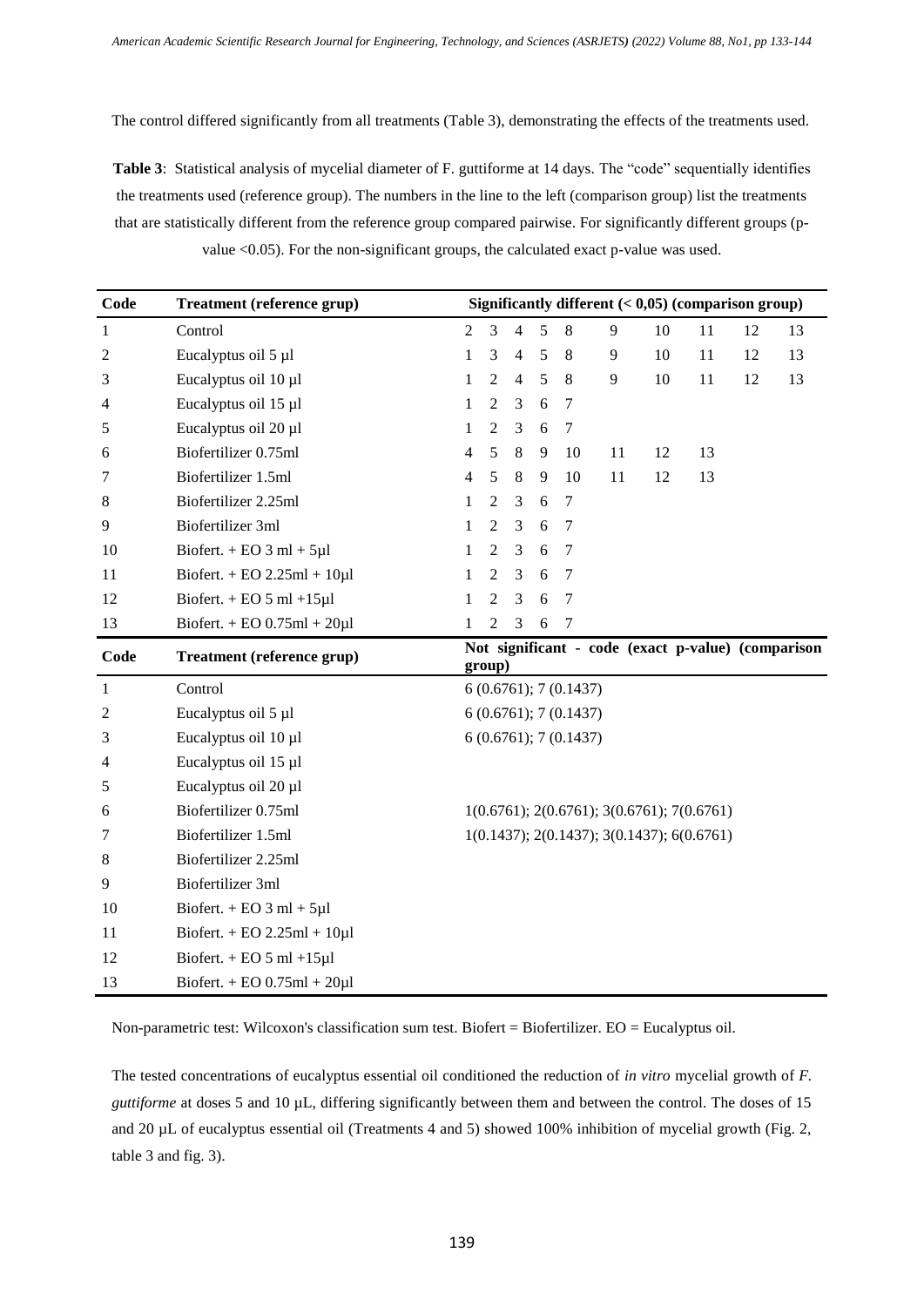

**Figura 3:** Mycelial growth progress curve of the treatments control, Eucalyptus oil 5 µl, Eucalyptus oil 10 µl, Biofertilizer 0.75 ml (2,5%), and Biofertilizer 1.5 ml (5%).

The adjusted regression equations demonstrate a mycelial growth rate of the fungus F. guttiforme in the control treatment of 5.95 mm day-<sup>1</sup>, reaching 84.36 mm after 14 days of evaluation. The 10µL dose showed a mycelial growth rate of  $3.62$  mm day-<sup>1</sup>, reaching  $49.41$  mm at  $14$  days (Fig. 3).

The authors [21] evaluated antifungal activity of plant extracts on the inhibition of mycelial growth of the fungus, and reported that essential oils may have the same mechanisms of action as synthetic fungicides, possibly acting on the fungus cell wall, causing leakage of cellular content.

Evaluating the effect of lemongrass essential oil and citronellal compound (C10H18O) in the control of *F. guttiforme* and verified that both essential oil and citronellal compound inhibited the growth of the fungus only in the initial four days of evaluation [11]. Differently, in this study, the doses of 15 and 20  $\mu$ L (Fig. 2) completely inhibited the mycelial growth. Although lemongrass has the same major compound found in eucalyptus, the difference in results must have another reason not yet known, which gives eucalyptus oil greater potential in controlling *F. guttiforme*.

Assessed the total or partial inhibition of mycelial growth of *Glomerella cingulata* and *Colletotrichum gloeosporioides*, *in vitro*, and demonstrated the existence of biologically active compounds, with fungitoxic effect, in most medicinal and aromatic plants used in the form of aqueous extracts, decoctions and essential oils [22]. The concentration of the major compounds is determinant in the toxicity presented by the essential oil of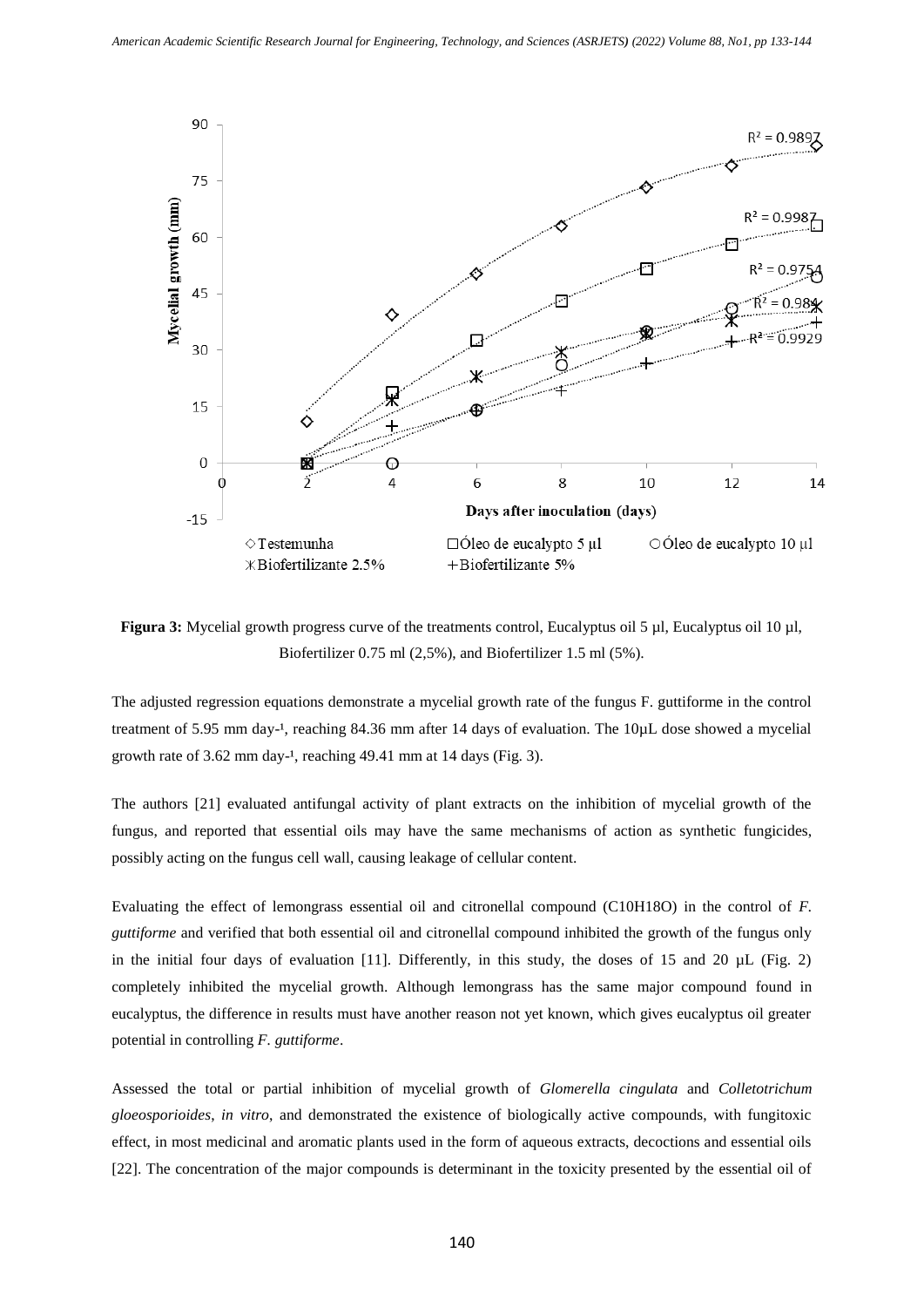*C. citriodora*. Among the constituents of the essential oils of *C. citriodora*, citronellal stands out, with inhibitory activity previously reported by [23,9].

Eucalyptus oil has a broad spectrum of biological activity, including, antimicrobial, fungicide, and insecticide [24]. The use of eucalyptus oil is an effective alternative to synthetic pesticides as it does not cause damage to the environment [25; 26]. These classes of substances are promising sources of active ingredients due to their compounds, mainly monoterpenes [27; 28]. The mechanism of action of monoterpenes mainly involves a toxic effect on the structure and function of the cell membrane [29; 30].

Fungistatic activity of the biofertilizer strongly inhibited the mycelial growth of *F. guttiforme*, being more expressive at doses of 2.25 and 3.0 mL (Fig. 2 and 3). However, for 0.75 and 1.50 mL, there was only partial inhibition of the mycelial development of the fungus. The inhibitory effect of the mycelial development of the pathogen was directly proportional to the increase in the fertilizer dose. These results are in accordance with authors [31], who reported the effect of biofertilizers on the mycelial development and in the control of the citrus black spot (Guignardia citricarpa) and observed that the inhibitory effect on the fungus was directly proportional to the biofertilizer concentrations.

The treatments in which 2.25 and 3.0 mL of biofertilizer were used completely inhibited the development of *F. guttiforme* (Fig. 2), corroborated by results obtained by authors [12], on the effect of biofertilizers in the mycelial growth and spore germination of *P. aphanidermatum, A. solani, S. solani, S. licopersici, S. sclerotiorum, B. cinerea, R. solani, and, F. oxysporum* f. sp. *phaseoli*.

The doses 0.75 and 1.5 mL of biofertilizer (Fig. 3) has a seasonal inhibitory response, being more efficient on the first evaluation dates and less efficient on the last dates. These results demonstrate that the biofertilizer has an antagonistic effect on the development of *F. guttiforme*. Probably, this is associated with the toxic effects of the compounds present in the biofertilizer in interfering with the essential metabolic processes for the mycelial development of *F. guttiforme*. The authors [12] found that the metabolites in biofertilizers were responsible for both inhibiting mycelial expansion and also inhibiting the germination of the evaluated fungi. The authors [32] observed that the biofertilizer Agrobio decreased 61% of the germination of *urediniospores* of *Hemileia vastatrix*, and attributes this effect to the high content of copper and manganese found in this biofertilizer. A synergistic effect between the combined treatments of eucalyptus oil and biofertilizer in the control of *F. guttiforme* was observed (Fig. 2 and 3). In all combinations, there was 100% inhibition of the fungus mycelial growth. Whereas, in the doses of 5 and 10µL of the essential oil alone, there was 25.10 and 41.42% of inhibition, respectively; and for the doses of biofertilizer at 0.75 and 1.25 mL alone, there was 50.78 and 55.67% of *F. guttiforme* mycelial growth inhibition, respectively. Thus, there is a strong synergism effect between the essential oil and the biofertilizer in controlling the pathogen.

The interaction between essential oils may represent an alternative for their potential action, however, much remains to be clarified [33]. The author [11], evaluating the effect of lemongrass essential oil and citronellal compound (C10H18O) in the control of *F. guttiforme*, verified that the interaction of these two compounds provided a greater inhibitory effect of the fungus because of the synergism between the compounds. From the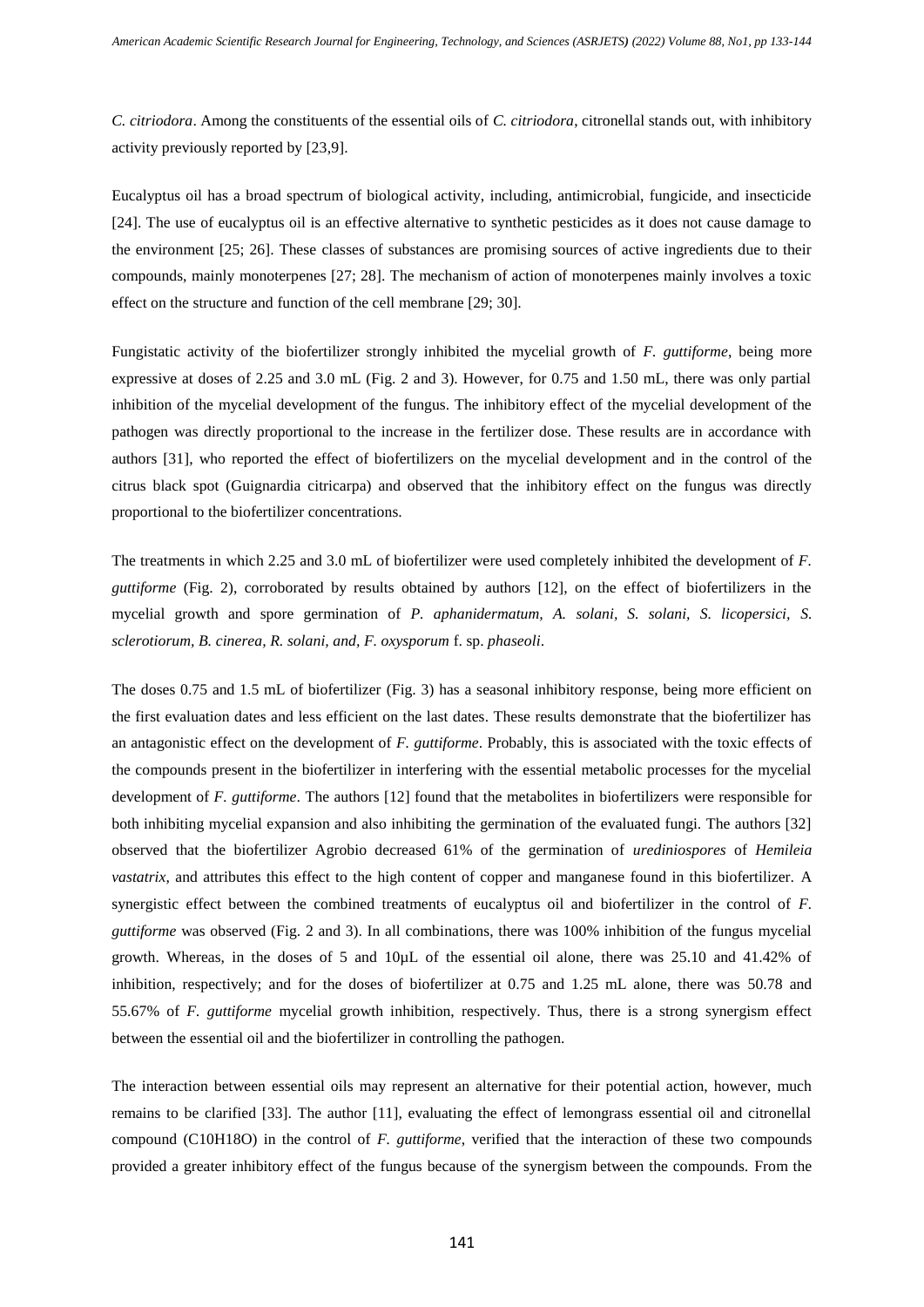estimates of the analyzed contrasts (Table 4), a significant difference between the treatments used was observed, when comparing the effect of the eucalyptus oil and of the isolated biofertilizer in relation to their combination. Demonstrating that the use of the mixture is more efficient than the isolated use of the biofertilizer and of the eucalyptus oil in the control of the phytopathogen. As the transformation of the data led to an approximation to normality, the Scheffé test was used to make estimates of the contrasts of interest and their respective significance.

**Table 4:** Estimates of contrasts of interest and their respective significance, for the treatments evaluated in general, Gurupi, Brazil.

| Contrasts                                          | Estimates  |
|----------------------------------------------------|------------|
| Eucalyptus oil VS Eucalyptus oil $+$ biofertilizer | $12.38*$   |
| Biofertilizer VS Eucalyptus oil                    | $-3.13$ ns |
| Biofertilizer VS Eucalyptus oil + biofertilizer    | $9.25*$    |

Ns= not significant at 5% probability. \*= significant at 5% probability by the Scheffé test.

## **4. Conclusions**

The essential oil of eucalyptus *C. citriodora* and the biofertilizer BIOAGRO inhibit the *in vitro* mycelial growth of pineapple fusariosis.

The concentrations of 15 and 20  $\mu$ L/30mL equivalent to 0.5 and 0.66 mL.L<sup>-1</sup>, respectively, of the eucalyptus essential oil *C. citriodora* inhibit the mycelial growth of *Fusarium guttiforme*. The concentrations of 2.25 and 3.0/30mL equivalent to 75 mL.L<sup>-1</sup> and 100 mL.L<sup>-1</sup>, respectively, of the biofertilizer BIOAGRO reduce the *F*. *guttiforme* mycelial growth. The use of the mixture is more efficient than the isolated use of the biofertilizer and of the eucalyptus oil (*C. citriodora*) in the phytopathogen control.

#### **References**

- [1]. Carvalho R.A., Lacerda J.T.D., Oliveira E.F., Choairy S.A., Barreiro Neto M., Santos E.S. 2006. Controle agroecológico da fusariose do abacaxi com plantas antibióticas. Available on: http://www.infobibos.com/Artigos/2006\_2/abacaxi/Index.htm. [Accessed on: 20 January 2012]
- [2]. De Matos A.P. et al. 2009. Monitoramento da fusariose em plantios de abacaxi 'Pérola' conduzidos em sistema de produção integrada no Estado do Tocantins. Embrapa Mandioca e Fruticultura-Documentos (INFcaiodavi OTECA-E).
- [3]. Ramos E.P., Souza W.C.O., Nunes M.C., Nascimento L.C. 2015. Métodos alternativos no manejo da fusariose do abacaxizeiro 'Pérola'. In: Congresso Brasileiro de Processamento mínimo e Pós-colheita de frutas, flores e hortaliças, 001. Anais. Aracaju-SE. 2015.
- [4]. Ventura J.A., Costa H., Cabral J.R.S., De Matos, A.P. 2009. 'Vitória': new pineapple cultivar resistant to fusariosis. Acta Horticulturae 822: 51-56. DOI[: https://doi.org/10.17660/ActaHortic.2009.822.4](https://doi.org/10.17660/ActaHortic.2009.822.4)
- [5]. Zacaroni M.L., Cardoso M.G., Zouza P.E., Pimentel F.A., Guimarães L.G.L., Salgado, A.P.S.P. 2009.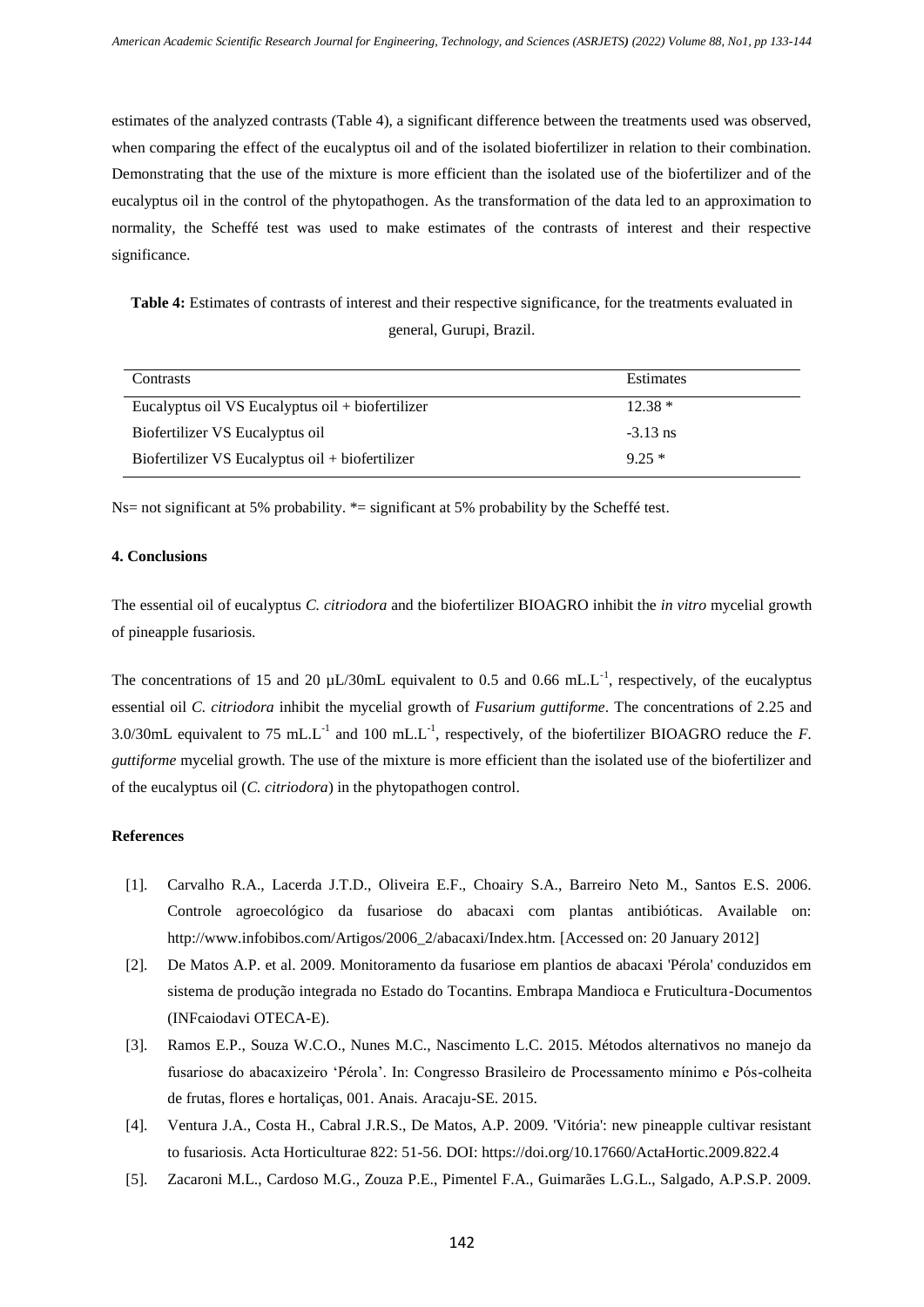Potencial fungitóxico do óleo essencial de *Piper hispidinervum* (pimenta longa) sobre os fungos fitopatogênicos *Bipolaris sorokiniana, Fusarium oxysporum* e *Colletotrichum gloeosporioides*. Acta Amazonica 39 (1): 193-198.

- [6]. Ehlers, E. 2017. O que é agricultura sustentável. Brasiliense.
- [7]. Silva D.M.H., Basto C.N. 2007. Atividade antifúngica de óleos essenciais de espécies de Piper sobre Crinipellis perniciosa, Phytophthora palmivora e Phytophthora capsici. Fitopatologia Brasileira 32: 143-145.
- [8]. Maia T.F., Donato A., Fraga M.E. 2015. Atividade antifúngica de óleos essenciais de plantas. Revista Brasileira de Produtos Agroindustriais 17 (1): 105-116.
- [9]. Ootani M.A., Brito D.R., Maciel G.P.S., Lopes L.A., Aguiar R.W.S. 2016. Efeito de óleos essenciais e composto citronelal sobre a micoflora de sementes de feijão armazenadas. Revista Verde de Agroecologia e Desenvolvimento Sustentável 11 (1): 49-56.
- [10]. Nobrega L.P., França K.R.S., Lima T.S., Alves F.M.F., Ugulino A.L.N., Silva A.M., Cardoso T.A.L., Rodrigues A.P.M., Mendonça Junior A.F. 2019. *In vitro* Fungitoxic Potential of Copaiba and Eucalyptus Essential Oils on Phytopathogens, Journal of Experimental Agriculture International 29 (3): 1-10.
- [11]. Seixas P.T.L., Castro H.C., Santos G.R., Cardoso D.P. 2011. Controle fitopatológico do *Fusarium subglutinans* pelo óleo essencial do capimcitronela (Cymbopogon nardus L.) e do composto citronelal. Revista Brasileira de Plantas Medicinais 13especial: 523-526.
- [12]. Tratch R., Bettiol W. 1997. Efeito de biofertilizantes sobre o crescimento micelial e a germinação de esporos de alguns fungos fitopatogênicos. Pesquisa Agropecuária Brasileira 32 (11): 1131-1140.
- [13]. Kupper K.C., Belotte J.A.M., Goes A. 2009. Controle alternativo de Colletotrichum acutatum, agente causal da queda prematura dos frutos cítricos. Revista Brasileira de Fruticultura 31 (4): 1004-1015.
- [14]. Castro D.P., Cardoso M.G., Moraes J.C., Santos N.M., Baliza D.P. 2006. Não preferência de Spodoptera frugiperda (Lepidóptera: Noctuidae) por óleos essenciais de Achillea millefolium L. e Thymus vulgaris L. Revista Brasileira Plantas Medicinais 8: 27-32.
- [15]. Adams R.P. 1995. Identification of essential oil components by gas chromatography/ mass spectroscopy. Carol Stream, Illinois: Allured Publishing Corporation.
- [16]. Fernandes M.C.A., Leite E.C.B., Moreira, V.E. 2006. Defensivo alternativos: ferramenta para uma agricultura ecológica, não poluente, produtora de alimentos sadios. Niteroi: PESAGRO-RIO, 2006. 22p (pesagro-rio). Informe técnico, 34.
- [17]. Salgado A.P.S.P., Cardoso M.G., Souza P.E., Souza J.A., Abreu C.M.P., Pinto J.E.B.P. 2003. Avaliação da atividade fungitóxica de óleos essenciais de folhas de Eucalyptus sobre *Fusarium oxysporum*, Botrytis cinerea e bipolares sorokiniana. Ciência e Agrotecnologia 27: 249-254.
- [18]. Ferreira D.F. 2000. Análise estatística por meio do SISVAR (Sistema para Análise de Variância) para Windows versão 4.0. In: REUNIÃO ANUAL DA REGIÃO BRASILEIRA DA SOCIEDADE INTERNACIONAL DE BIOMETRIA, 45., 2000, São Carlos. Anais...São Carlos: UFSCar, 2000. p. 255-258.
- [19]. Pino F.A. 2014. A questão da não normalidade: uma revisão. Revista de Economia Agrícola 61 (2): 17- 33.